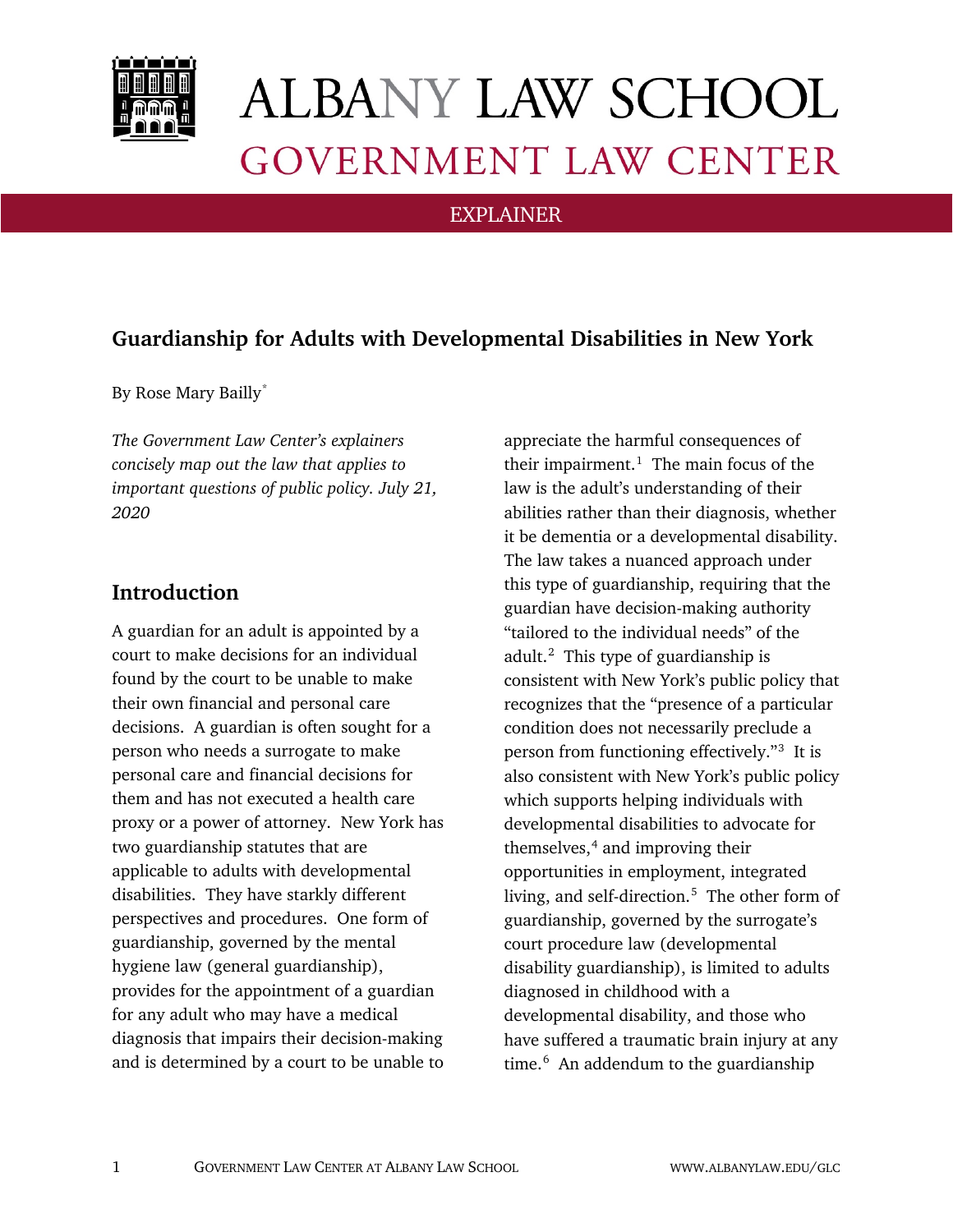law for minors, this law is governed by principles of "in loco parentis,"[7](#page-3-2) preserving the idea that adults with developmental disabilities are perpetual children. This form of guardianship does not reflect the public policies described above. This explainer describes the two guardianship statutes and highlights their differences.

#### **RESOURCES**

For a more detailed discussion of alternatives to guardianship, *see* BEYOND GUARDIANSHIP: TOWARD ALTERNATIVES THAT PROMOTE GREATER SELF-DETERMINATION FOR PEOPLE WITH DISABILITIES, available at [https://ncd.gov/publications/2018/beyo](https://ncd.gov/publications/2018/beyond-guardianship-toward-alternatives) [nd-guardianship-toward-alternatives.](https://ncd.gov/publications/2018/beyond-guardianship-toward-alternatives)

## **General adult guardianship**

a. Standard for appointment

The standard for appointment of a general guardian requires clear and convincing evidence that a guardian is necessary and the adult is likely to suffer harm because they are unable to provide for personal needs and/or property management, and cannot adequately understand and appreciate the nature and consequences of their inability.<sup>[8](#page-3-3)</sup> The standard emphasizes the functional abilities of the adult rather than a particular medical diagnosis.<sup>[9](#page-3-4)</sup> The petition to the court must describe the adult's ability to manage the activities of daily living, their understanding and appreciation of the nature and consequences of their limitations, the powers sought for the guardian and their relation to the adult's limitations, the anticipated duration of the

guardianship, and the less restrictive alternatives to guardianship which were considered and rejected.<sup>10</sup> No medical diagnosis is required for the petition.<sup>[11](#page-3-6)</sup> In fact, the court cannot require medical affidavits at the pleading stage of the proceeding.[12](#page-3-7) The emphasis of the guardianship is on the person's abilities; the court will, however, consider any medical diagnosis in light of information about the adult's limitations in determining whether to appoint a guardian. $13$ 

> b. The role of counsel and court evaluator

An adult alleged to need a guardian is entitled to be represented by an attorney of their choice.<sup>[14](#page-3-9)</sup> If it is not clear to the court that the attorney was chosen freely and independently,"[15](#page-3-10) the court will disqualify the attorney and replace them.<sup>[16](#page-3-11)</sup> If the adult does not otherwise have an attorney, the appointment of counsel is required in certain statutorily defined situations.<sup>17</sup> The attorney is expected to advocate for their client's wishes. $18$  A court evaluator is appointed by the court at the beginning of every proceeding to assess the individual's circumstances and recommend to the court whether appointing a guardian would be in the best interest of the adult.<sup>[19](#page-3-14)</sup> The court evaluator's role is distinct from the advocacy role of counsel.[20](#page-3-15)

c. Hearing

The court must hold a hearing in every case before making a decision. The hearing must be held in the presence of the adult either in the courthouse or where the adult resides. $21$ The adult's presence is excused only if the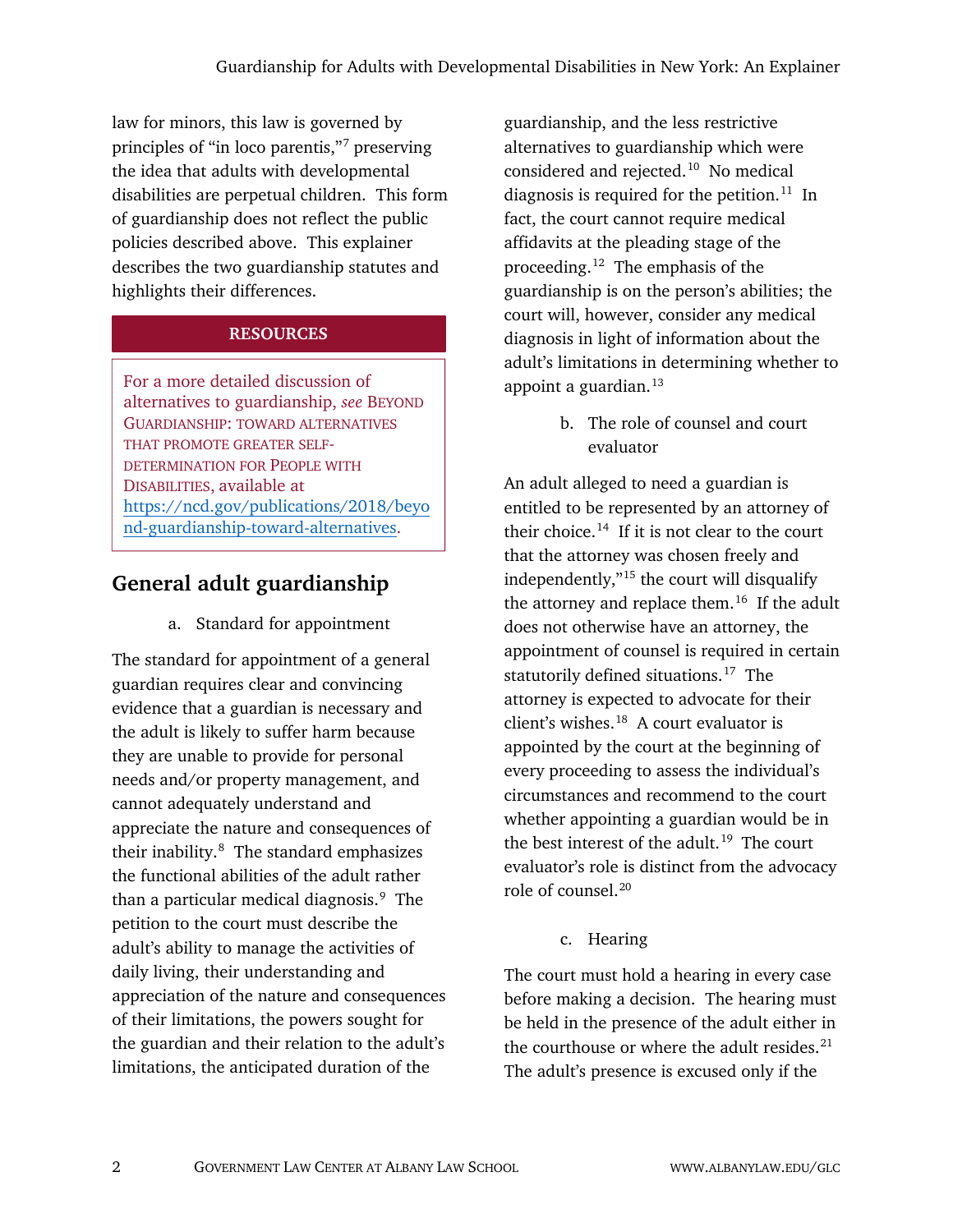adult is out of the state or unable to participate in a meaningful way. $22$  The courts have interpreted "unable to participate" very narrowly because they have found it important to have "the opportunity to observe, firsthand, the allegedly incapacitated person."[23](#page-3-18)

> d. Guardian's powers and duration of authority

If the court determines that a guardian should be appointed, it decides both the duration of the appointment and the guardian's decision-making powers, linking them to the adult's limitations so as to preserve the adult's independence as much as possible. $^{24}$  If the guardian is not authorized by the court to take certain actions, the guardian cannot take it upon themselves to act.[25](#page-3-20)

e. Guardian's responsibilities

A guardian must exercise their authority with the "utmost care and diligence.<sup>[26](#page-3-21)</sup> They must visit the adult at least four times a year,<sup>[27](#page-3-22)</sup> and file with the court annual reports describing the health of the adult and the financial and personal care decisions the guardian has made.[28](#page-3-23)

f. Guardian's responsibilities

<span id="page-2-4"></span><span id="page-2-3"></span><span id="page-2-2"></span><span id="page-2-1"></span><span id="page-2-0"></span>The guardianship ends at the time set by the court, or upon a successful application by the adult, the guardian, or a third party to terminate it.<sup>29</sup> If the guardian or someone else objects to the termination, they bear the burden of showing a continued need for the guardian.[30](#page-4-0)

# **Adult developmental disability guardianship**

A person seeking guardianship for an adult with a developmental disability that originated in childhood or a traumatic injury can use the adult developmental disability guardianship instead of the general guardianship described above.

a. Standard for appointment

The standard for the appointment of a developmental disability guardian requires a diagnosis of a permanent intellectual or developmental disability, $31$  or a traumatic brain injury, that results in the adult being incapable of managing their affairs. $32$  A petitioner seeking a guardianship under this statute must support their application with affidavits of medical professionals attesting to the diagnosis.<sup>[33](#page-4-3)</sup> Unlike the petition for the appointment of a general guardian, there is no requirement that the petition describe any available resources which were rejected as alternatives to the guardianship.[34](#page-4-4)

The court appoints a guardian if it is in the "best interest" of the adult. $35$  Unlike the procedure for the appointment of a general guardian which requires clear and convincing evidence of the adult's lack of appreciation of the harm they may suffer because of their limitations, there is no similar requirement in this law. Rather, the applicable standard of best interest "is subject to the discretion and judgment of the presiding [judge]."[36](#page-4-6)

> b. Appointment of a guardian *ad litem*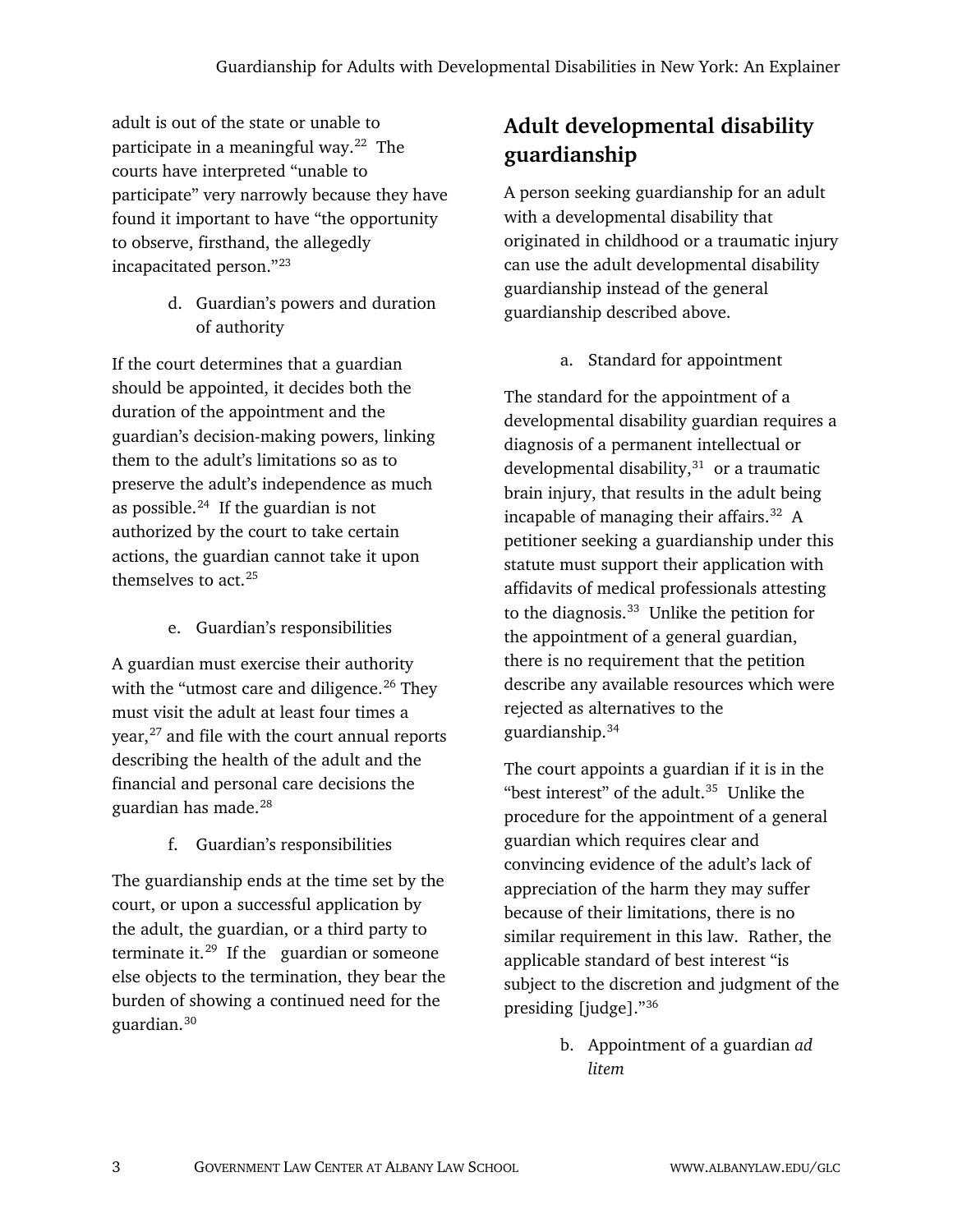<span id="page-3-4"></span><span id="page-3-3"></span><span id="page-3-2"></span><span id="page-3-1"></span><span id="page-3-0"></span>The statute does not mention the adult's right to counsel of their choice and does not provide for the appointment of counsel. Rather, the court has the discretion to appoint a guardian *ad litem*. [37](#page-4-7) The guardian *ad litem* must be an attorney;<sup>[38](#page-4-8)</sup> however, their role is not to advocate on behalf of the adult but to recommend whether the appointment of a guardian is in the best interest of the adult, like that of the court evaluator in a general guardianship proceeding. [39](#page-4-9) In some cases, the court will appoint Mental Hygiene Legal Service to represent the adult. $40$  This appointment will occur when the adult is receiving services from a program licensed or operated by the Office for People with Developmental Disabilities.<sup>[41](#page-4-11)</sup>

c. Hearing

<span id="page-3-18"></span><span id="page-3-17"></span><span id="page-3-16"></span><span id="page-3-15"></span><span id="page-3-14"></span><span id="page-3-13"></span><span id="page-3-12"></span><span id="page-3-11"></span><span id="page-3-10"></span><span id="page-3-9"></span><span id="page-3-8"></span><span id="page-3-7"></span><span id="page-3-6"></span><span id="page-3-5"></span>Unlike the procedure for the appointment of a general guardian, a hearing is not required in every case. The court may dispense with a hearing if the petitioners for the guardianship are the adult's parents, which is frequently the case, or if the parents consent to the proceeding. $42$  If the court does hold a hearing, it can excuse the presence of the adult if a physician certifies that the adult is "medically incapable" of attending the hearing. $43$  There is no requirement that a court conduct the hearing where the adult resides.

> <span id="page-3-19"></span>d. Guardian's powers and duration of authority

<span id="page-3-24"></span><span id="page-3-23"></span><span id="page-3-22"></span><span id="page-3-21"></span><span id="page-3-20"></span>The guardianship lasts for the duration of the adult's life unless the court terminates it sooner.<sup>44</sup> Unlike the general guardianship law which requires tailoring the guardian's

authority to the adult's limitations, this appointment is "plenary," granting the guardian authority to make all decisions for the adult.<sup>45</sup> The law provides two limited exceptions. The court can appoint a limited guardian of the property which allows an employed adult to keep their wages, and to enter into contracts in an amount "not exceeding one month's wages or earnings from such employment or three hundred dollars, whichever is greater, or as otherwise authorized by the court."[46](#page-4-16) The court can also limit the guardian's authority to make health care decisions.<sup>[47](#page-4-17)</sup> However, the court typically grants the guardian "liberal powers over the [adult's] medical decisions, including end-of-life decisions."[48](#page-4-18)

Unlike the general guardianship law, this law does not describe the responsibilities of the guardian. Likewise, the guardian is not required to file with the court annual reports regarding the health of the adult and the guardian's actions regarding their care. If the guardian is managing the adult's property, the guardian is required to follow the reporting requirements for guardians of property for minors.[49](#page-4-19) In fact, the statute provides that "to the extent the context admits," the law governing guardianship of a minor "shall apply to all proceedings under this [statute] with the same force and effect as if an 'infant' were a 'person who is intellectually disabled' or 'person who is developmentally disabled.'"[50](#page-4-20) This statement leaves no doubt that this "guardianship is very much like the guardianship of a child."[51](#page-4-21)

e. Termination of the guardianship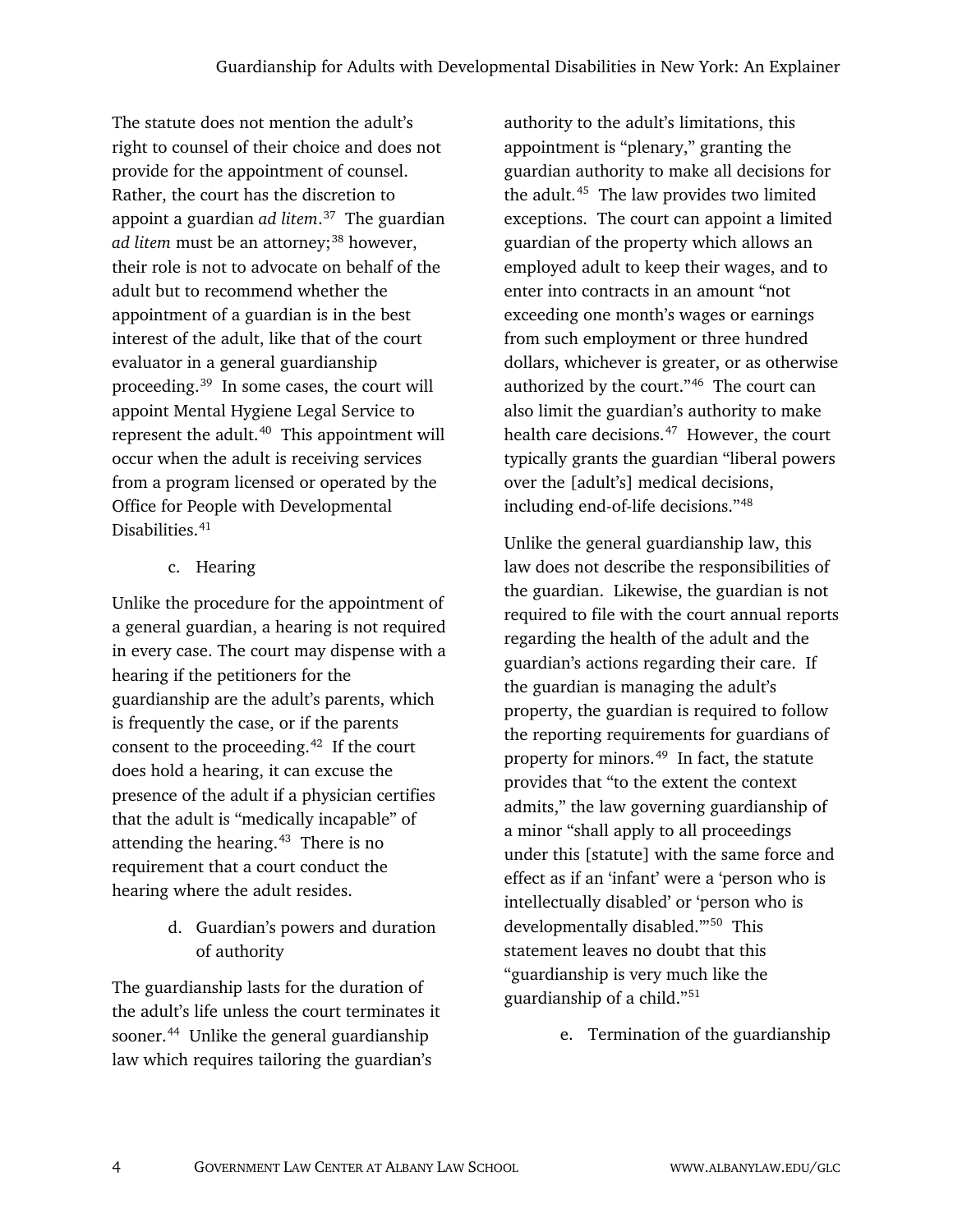<span id="page-4-2"></span><span id="page-4-1"></span><span id="page-4-0"></span>The guardianship may be terminated by the court on the application of the adult, or any person on their behalf.[52](#page-4-22) Unlike the procedure for terminating a general guardianship, the adult has the burden of establishing that continuing the guardianship is not in their best interest, and the determination of adult's "best interest [is] committed to the court's discretion."<sup>[53](#page-4-23)</sup>

# <span id="page-4-4"></span><span id="page-4-3"></span>**Conclusion**

<span id="page-4-15"></span><span id="page-4-14"></span><span id="page-4-13"></span><span id="page-4-12"></span><span id="page-4-11"></span> $\overline{a}$ 

<span id="page-4-10"></span><span id="page-4-9"></span><span id="page-4-8"></span><span id="page-4-7"></span><span id="page-4-6"></span><span id="page-4-5"></span>New York's two guardianship statutes for adults with developmental disabilities present a stark difference in perspective and procedure. Legislative efforts to make the developmental disabilities law more similar to the general guardianship law have been unsuccessful.[54](#page-4-24) Several courts have applied elements of the general guardianship law when considering a guardianship application under the developmental disability statute;<sup>[55](#page-5-0)</sup> however, these efforts are not uniform throughout New York and the applicability

of these elements is not apparent from reading the developmental disability statute. Consequently, uncertainty about the law creates a confusing choice in guardianship for adults with developmental disabilities.

## **RESOURCES**

The Arc is a national community-based organization advocating for and with people with intellectual and developmental disabilities (I/DD) and serving them and their families.

Find resources and state and local chapters at: [http://thearc.org.](http://thearc.org/)

#### **RESOURCES**

A collection of reported decisions under both statutes can be found at the Office of Court Administration Guardianship and Fiduciary Services, [https://www.nycourts.gov/ip/gfs/.](https://www.nycourts.gov/ip/gfs/)

## **Endnotes**

<span id="page-4-18"></span><span id="page-4-17"></span><span id="page-4-16"></span>Rose Mary Bailly, Esq., is a special consultant to the Institute on Aging and Disability Law at the Government Law Center. Editorial assistance by Michele Monforte.

<span id="page-4-20"></span><span id="page-4-19"></span><sup>&</sup>lt;sup>1</sup> N.Y. Men. Hyg. Law, Article 81.

<sup>2</sup> N.Y. Men. Hyg. Law § 81.01.

<span id="page-4-22"></span><span id="page-4-21"></span><sup>3</sup> Comments of the Law Revision Commission to N.Y. Men. Hyg. Law § 81.02 (*citing Matter of Grinker (Rose)*, 77 N.Y.2d 703, 570 N.Y.S.2d 448, 573 N.E.2d 536 [1991]; *Rivers v. Katz*, 67 N.Y.2d 485, 504 N.Y.S.2d 74, 495 N.E.2d 337 [1986]).

<span id="page-4-24"></span><span id="page-4-23"></span><sup>4</sup> *Be Your Own Advocate, https://opwdd.ny.gov/opwdd\_services\_supports/beyourownadvocate*.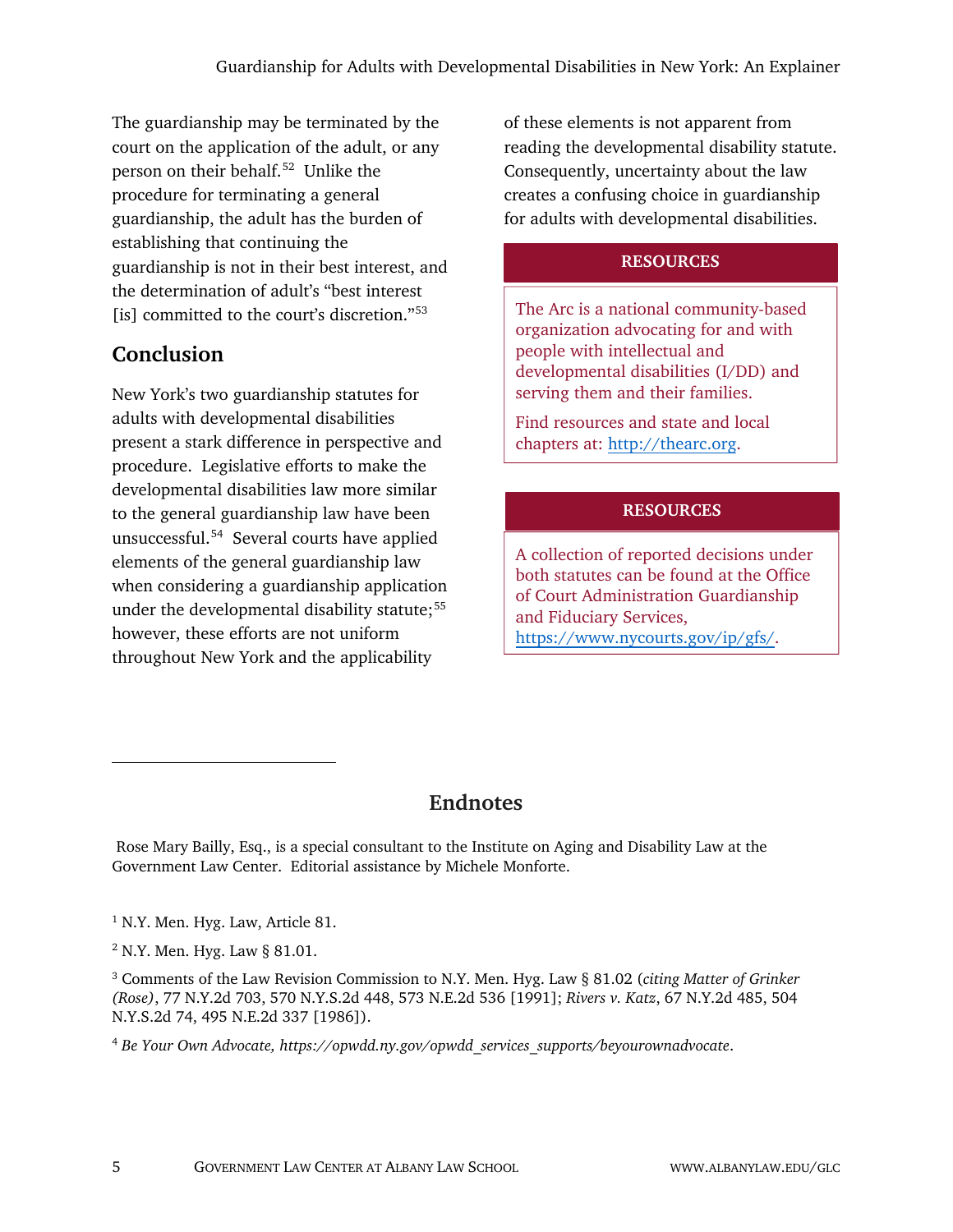<span id="page-5-0"></span> 5 Office of People with Developmental Disabilities *Mission, Vision & Values, https://opwdd.ny.gov/aboutus/mission-vision-values.*

<sup>6</sup> N.Y. Surr. Ct. Proc. Act. Article 17A. New York also has a guardianship statute for veterans, Article 79 of the Mental Hygiene Law, titled "Proceedings Relative to Incompetent Veterans and Infant Wards of the United States Veterans' Administration." See N.Y. Men. Hyg. Law §§ 79.01–79.43. The provisions of that statute are beyond the scope of this discussion.

<sup>7</sup> *In re* Cruz, No. 500001/01, 2001 WL 940206, at \*4 (Sup. Ct. N.Y. County July 16, 2001); Radigan & Kelly, *Article 17-A Guardianship Statute: Still Alive and Well*, N.Y.L.J., Mar. 14, 2016.

 $8$  N.Y. Men. Hyg. Law § 81.02(b). An adult may consent to the appointment of a guardian, N.Y. Men. Hyg. Law §  $81.02(a)(2)$ ; a discussion of a consensual guardian is beyond the scope of this explainer.

 $9$  N.Y. Men. Hyg. Law § 81.02(c).

<sup>10</sup> N.Y. Men. Hyg. Law § 81.08.

 $11$  N.Y. Men. Hyg. Law § 81.08.

 $12$  N.Y. Men. Hyg. Law § 81.07(b)(3).

<sup>13</sup> N.Y. Men. Hyg. Law § 81.08 (Comments of the New York State Law Revision Commission).

 $14$  N.Y. Men. Hyg. Law § 81.10(a).

<sup>15</sup> *Matter of Application of S.B.,* 66 Misc.3d 452, 117 N.Y.S.3d 814 (Sup. Ct. Chemung Co. 2019)(citing N.Y. Men. Hyg. Law § 81.10(a)).

<sup>16</sup> *Caryl S.S. v. Valerie L.S.,* 45 Misc.3d 1223(A), 5 N.Y.S.3d 327 (Table)(Sup. Ct. Bronx Co. 2014).

 $17$  N.Y. Men. Hyg. Law § 81.10(c)(1)-(7).

 $18$  N.Y. Men. Hyg. Law § 81.10 (Comments of the New York State Law Revision Commission).

<sup>19</sup> N.Y. Men. Hyg. Law § 81.09.

 $^{20}$  N.Y. Men. Hyg. Law § 81.09 (Comments of the New York State Law Revision Commission).

<sup>21</sup> N.Y. Men. Hyg. Law § 81.11(c).

 $22$  N.Y. Men. Hyg. Law § 81.11(c)(2).

<sup>23</sup> *See, e.g., In re Banks,* 138 A.D.3d 519, 28 N.Y.S.3d 321 (1st Dept. 2016)*; Matter of Lillian U*., 66 A.D.3d 1219, 887 N.Y.S.2d 321 (3d Dept. 2009)).

 $^{24}$  N.Y. Men. Hyg. Law § 81.15.

<sup>25</sup> N.Y. Men. Hyg. Law § 81.20(a)(1).

 $26$  N.Y. Men. Hyg. Law § 81.20(a)(2)-(3).

<sup>27</sup> N.Y. Men. Hyg. Law § 81.20(a)(4). It is anticipated that the number of visits and communications will far exceed the statutory minimum. "Decision making is a fundamental part of the guardian's role. In order to carry out this responsibility in the most careful and diligent manner, the guardian should develop a personal relationship to the ward, in the event one does not exist, so that the guardian can understand the decision's impact from the incapacitated person's perspective and involve the incapacitated person in the decisions to the greatest extent possible." *Id.* (Comments of the New York State Law Revision Commission).

<sup>28</sup> N.Y. Men. Hyg. Law § 81.20(a)(5); N.Y. Men. Hyg. Law § 81.31.

<sup>29</sup> N.Y. Men. Hyg. Law § 81.36. Such applicants include those who are entitled to commence a guardianship proceeding. *See* N.Y. Men. Hyg. Law § 81.06(a)(1–7).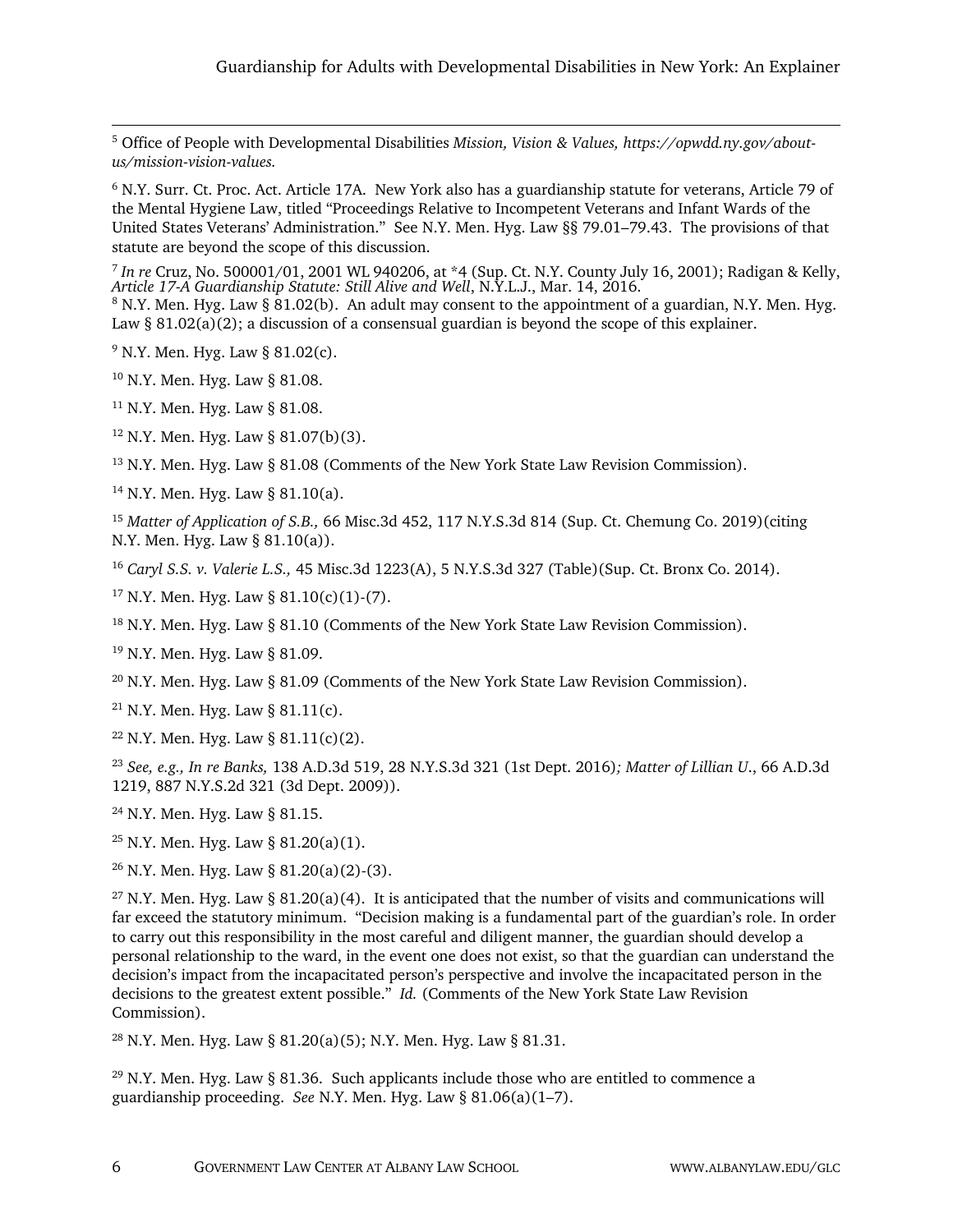30 N.Y. Men. Hyg. Law § 81.36(d).

 $31$  "Developmental disability" is defined in subdivision twenty-two of section 1.03 of the mental hygiene law.

<sup>32</sup> N.Y. Surr. Ct. Proc. Act §§ 1750, 1750-a.

<sup>33</sup> N.Y. Surr. Ct. Proc. Act §§ 1750, 1750-a.

<sup>34</sup> There are such alternatives. They include existing statutes and regulations that govern health care and other surrogate decision making, joint bank accounts, special needs trusts, health care surrogate decision making committees, case management services, day services, in-home care services, money management programs, social support services and networks, supported decision making, and available opportunities for shared decision making.

<sup>35</sup> N.Y. Surr. Ct. Proc. Act §§ 1750, 1750-a.

<sup>36</sup> *Matter of Robert C.B.*, — N.Y.S.3d — 2020 WL 2567063 (N.Y. Surr. Ct. Dutchess Co. 2020).

<sup>37</sup> N.Y. Surr. Ct. Proc. Act § 175.

<sup>38</sup> N.Y. Surr. Ct. Proc. Act § 403.

<sup>39</sup> N.Y. Surr. Ct. Proc. Act § 1754.

<sup>40</sup> Mental Hygiene Legal Service "provides legal services, advice and assistance to persons receiving care or alleged to be in need of care at inpatient and community-based facilities for individuals with mental disabilities. Created in 1964 and organized under Mental Hygiene Law article 47, MHLS represents such persons in judicial and administrative proceedings concerning admission, retention, transfer, treatment and guardianship. In addition to handling judicial proceedings, MHLS provides advice and representation regarding standards of care and other matters affecting the civil liberties of persons receiving care at facilities for individuals with mental disabilities." http://www.courts.state.ny.us/ad3/mhls/index.html.

<sup>41</sup> *Id.*

<sup>42</sup> N.Y. Surr. Ct. Proc. Act § 1754.

<sup>43</sup> N.Y. Surr. Ct. Proc. Act § 1754.

<sup>44</sup> N.Y. Surr. Ct. Proc. Act § 1759.

<sup>45</sup> *Matter of Guardianship of Capurso,* 63 Misc.3d 725, 727 (Surr. Ct Westchester Co. 2019).

<sup>46</sup> N.Y. Surr. Ct. Proc. Act § 1756. The amount of \$300 was added in 1989, and not increased since then. *See* L.1989, c. 675, § 2.

<sup>47</sup> N.Y. Surr. Ct. Proc. Act § 1750-B.

<sup>48</sup> N.Y. Surr. Ct. Proc. Act § 1750-B (Margaret V. Turano, Practice Commentaries).

<sup>49</sup> N.Y. Surr. Ct. Proc. Act § 1761.

<sup>50</sup> N.Y. Surr. Ct. Proc. Act § 1761. *See Matter of Boni P.G*., 2006 N.Y. Misc. LEXIS 4699; 236 N.Y.L.J. 96 (Surr. Ct., Bronx Co. 2006).

<sup>51</sup> N.Y. Surr. Ct. Proc. Act § 1761 (Margaret V. Turano, Practice Commentaries).

<sup>52</sup> N.Y. Surr. Ct. Proc. Act § 1755.

<sup>53</sup> *Matter of Guardianship of Capurso*, 63 Misc.3d 725, 728 (Surr. Ct. Westchester Co. 2019). *See also Matter of Robert C.B.,* 2020 WL 2567063 (Surr. Ct. Dutchess Co. 2020).

<sup>54</sup> *See Matter of Robert C.B.,* 2020 WL 2567063 (Surr. Ct. Dutchess Co. 2020).